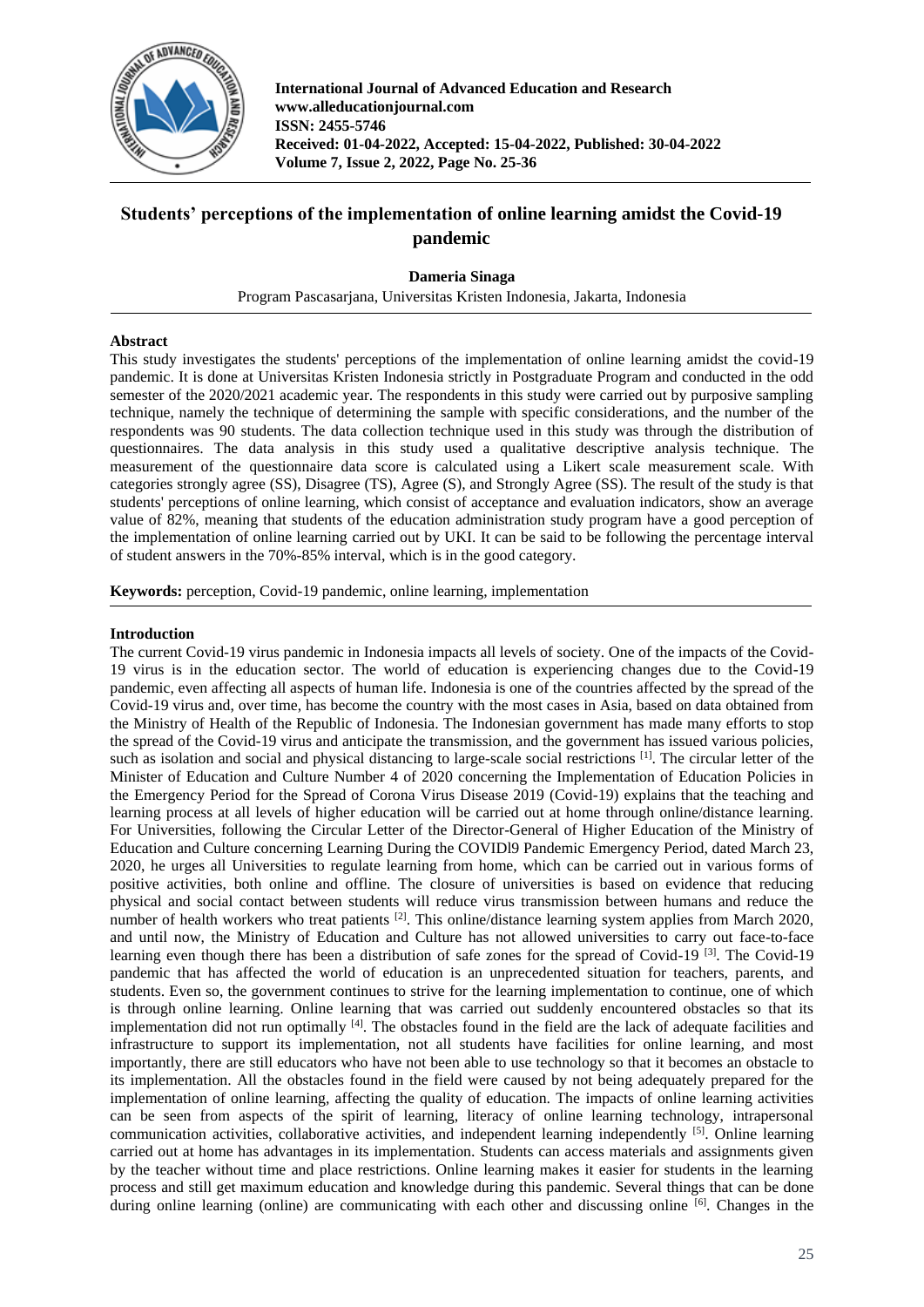learning system from face to face involving teachers and students in the classroom experienced changes in the online learning system resulting in teachers having to change their learning strategies. Teachers' methods, approaches, and teaching strategies must be varied so that students remain motivated in participating in the teaching and learning process [7]. Teachers are still responsible for controlling the implementation of learning and carrying out good coordination with parents. In online learning, the primary control is given to parents in its implementation. Learning carried out in universities also uses online/distance learning through parental guidance [8]. It is done to provide students with unlimited access to learning during the Covid-19 pandemic emergency. This study aims to determine how students perceive the implementation of online learning during the Covid-19 pandemic. The study results are expected to be the basis for improving the implementation of online learning to maintain education quality during the Covid-19 pandemic. Based on the description stated above, the researcher is very interested in conducting a research entitled "Students' Perceptions of the Implementation of Online Learning in the Covid-19 Pandemic."

#### **Literature Review**

Perception is defined as a process of observing someone's environment by using their senses to become aware of everything in their environment. Perception can be interpreted as receiving stimuli through five senses, preceded by attention so that individuals can know, interpret, and appreciate what is observed both outsides and within the individual. Perception has its function in the human sensory system, namely to determine the object that is in that place (recognition) and where the object is (localization)  $^{[9]}$ . It is essential for survival because we often have to know an object before knowing its importance. So if we know an object is an apple, we know it tastes good, and if we know an object is a tiger, we know it is a wild animal that is dangerous to disturb. Other than recognition and location, another perceptual function is to maintain a constant appearance of objects, even though the impression received by the retina is constantly changing <sup>[10]</sup>. The indicators of perception are a) Reception - The process of acceptance is an indicator of the occurrence of perception in the physiological stage, namely the functioning of the senses to capture stimuli from the outside then followed by the sensory nerves to the brain, so that a conclusion emerges; and b) Evaluation - External stimuli that have been captured by the senses, then evaluated by the individual very subjectively. One individual assesses a stimulus as something complicated and tedious, but the other individual assesses the same stimulus as something excellent and pleasant [11]. The factors that influence a person's perception are as follows: a) Internal factors (feelings influence internal factors, attitudes, individual personalities, prejudices, desires or expectations, attention (focus), learning processes, physical conditions, mental disorders, values and needs as well as interests and motivations, and b) External factors (external factors are influenced by family background, information obtained, knowledge and needs around, new and familiar things or unfamiliar objects)  $[12]$ . Online learning is very well known among the public and academics for online learning [13]. Another term that is very commonly known is distance learning. Online learning is learning that takes place in a network where teachers and those being taught do not meet face to face. Online learning is the use of the internet network in the learning process. Online learning can be done from anywhere and anytime, depending on the supporting tools' availability. The provisions for online learning have been regulated by the Minister of Republic of Indonesia Education and Culture Regulation through Circular Letter Number 4 of 2020 concerning the limitations in the implementation of online learning [14]. The limits are as follows: a) Students are not burdened with demands to complete all curriculum achievements for grade promotion; b) Learning is carried out to provide a meaningful learning experience for students; c) Focused on life skills education, including regarding covid-19; d) Assignments and activities are tailored to the interests and conditions of students, and take into account the gaps in access and learning facilities at home; and e) Evidence or products of learning activities from home are given qualitative feedback from the teacher, without having to be in the form of quantitative scores/values  $^{[15]}$ . There are some benefits of conducting online learning. First benefit of online learning is building very efficient communication and discussion between educators and students. Second, students interact and discuss with each other without going through the teacher. Third, it can facilitate interaction between students, teachers and parents. Fourth, the right means for exams and quizzes. Fifth, educators can quickly provide material to students through pictures and videos. Besides, that students can also download the teaching materials. Sixth, it can make it easier for educators to make questions anywhere and anytime without a time limit  $[16, 17]$ . The principle of online learning is the implementation of meaningful learning, namely a learning process that is oriented toward interaction and learning activities [18, 19]. Learning is not fixated on giving learning tasks to students. Teaching staff and being taught must be connected in the online learning process. The sudden change in learning from face-to-face to online has created a variety of responses and obstacles for the world of education in Indonesia, including educators who are the spearhead of education and directly deal with students <sup>[20, 21]</sup>. Some educators experience problems when implementing online learning, including learning applications, internet networks and devices, learning management, assessment, and supervision. The obstacles faced by educators in dealing with online learning are, of course, very many, considering this is a sudden activity that is not planned in the curriculum. Some educators, who are technology literate, are quick to think about how to carry out effective, cognitive, and psychomotor online learning activities at once at home  $[22, 23]$ . Online learning is considered unpleasant for students. They feel several obstacles such as signal interference during learning, they feel wasteful because the quota runs out quickly, it is difficult to understand the material presented by the educator, and they feel that their social activities with their friends are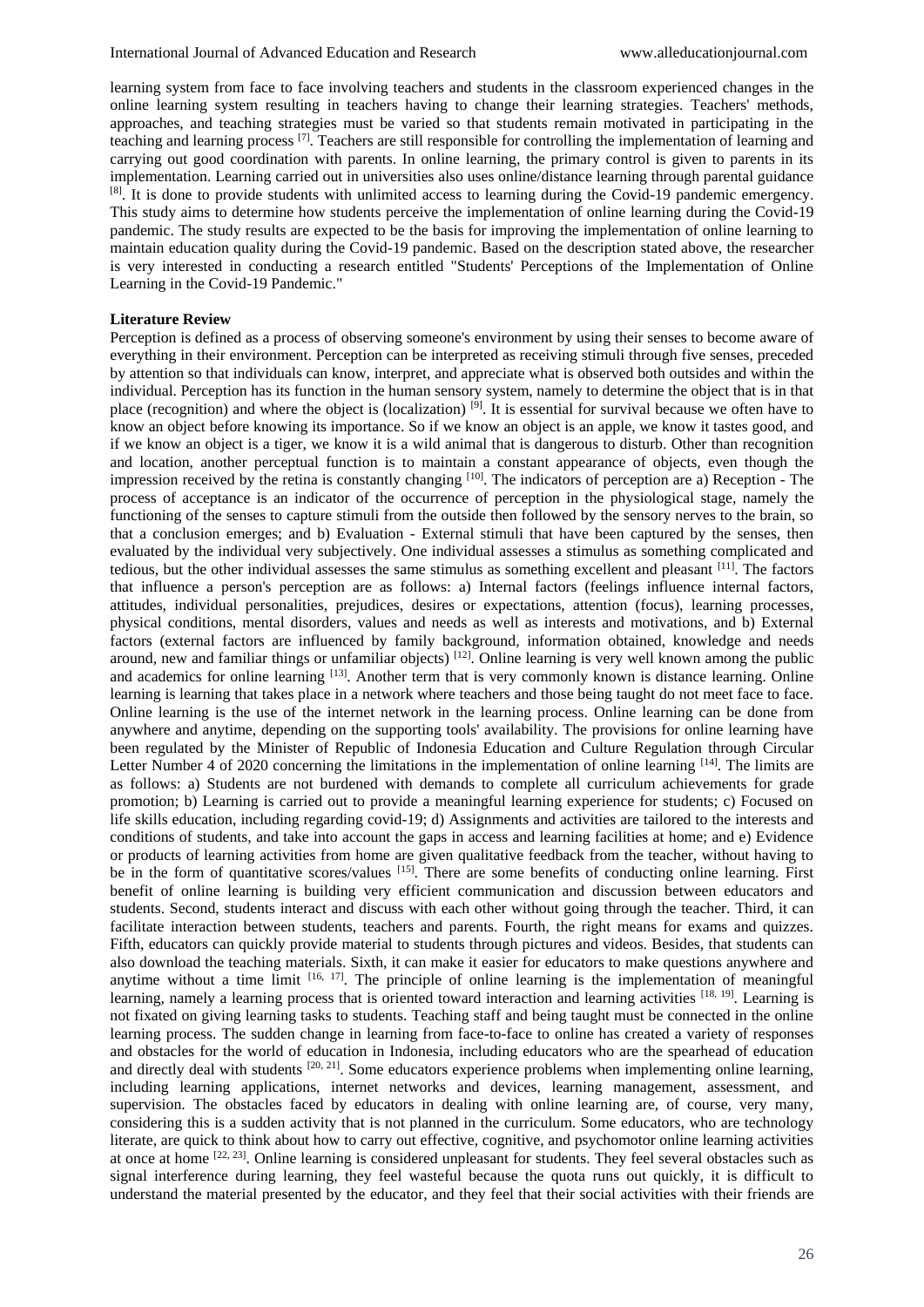hampered <sup>[24]</sup>. Most students feel online learning is not practical because, in practice, educators are more dominant in giving assignments and not explaining the material.

#### **Research Method**

This study uses a qualitative approach with a descriptive approach. Descriptive research is a research method that seeks to describe and interpret objects. It is descriptive because this study aims to obtain an overview of student perceptions of the online learning process in courses and the obstacles encountered during the online learning process. The research was carried out in the odd semester of the 2020/2021 academic year, while the research was conducted on the UKI campus. The population in this study was all postgraduate students with 358 students, as written in the following table.

| No | <b>Study Program</b>                     | <b>Number of Students</b> |
|----|------------------------------------------|---------------------------|
|    | Magister of Education Administration     | 90                        |
|    | Magister of Law                          | 121                       |
|    | Magister of Christian Education Religion | 70                        |
|    | Magister of Management                   | 37                        |
|    | Magister of Electronical Technique       | 20                        |
|    | Magister of Architecture                 | 20                        |
|    | Total                                    | 358                       |

The sampling of respondents in this study was carried out by the purposive sampling technique, determining the sample with specific considerations. The researchers' responses only focused on Master of Education Administration students, with the learning process carried out online in the 2019/2020 school year. The number of samples will be taken by the author, namely all students of the Master of Education Administration with a total of 90 people. The data collection technique used in this research is through the distribution of questionnaires. The research instrument used was a questionnaire sheet via a google form. Questionnaire sheets were used in this study to determine student perceptions of online learning. The data analysis in this study used a qualitative descriptive analysis technique. The measurement of the questionnaire data score is calculated using a Likert scale measurement scale. With categories strongly Agree (SS), Disagree (TS), Agree (S), and Strongly Agree (SS). Percentage statistics with the following formula calculates the score from the questionnaire data:

$$
P = \frac{F}{N}X100
$$

Information:  $P =$  Percentage value of respondents' answers

 $F =$  Frequency of respondents' answers

 $N =$  Number of respondents

The percentage of the questionnaire will be expressed in the form of a category of assessment results. The category of assessment results is used to determine student perceptions of online learning during the Covid-19 pandemic. Determination of the qualitative average percentage category using the following indicators.

| <b>Percentage Interval</b> | Category    |
|----------------------------|-------------|
| $86\% - 100\%$             | Very good   |
| 85% - 70%                  | Good        |
| 69% - 54%                  | Rather good |
| 53% - 38%                  | poor        |

**Table 2:** Score Interpretation Category

#### **Result and Discussion**

Students' perceptions were observed using a questionnaire containing statements related to online learning-filled out by Master of Education Administration students via a google form. Statements regarding student perceptions, both negative and positive, consist of 2 indicators, consisting of 15 statements. The data obtained from the questionnaire on student perceptions of online learning, which consists of acceptance and evaluation indicators, can be seen in the following table.

**Table 3:** Overall Results of Student Perceptions of Online Learning during the Covid-19 Pandemic

| <b>Indicator</b> | $\frac{0}{0}$ | Category |
|------------------|---------------|----------|
| Acceptance       |               | Good     |
| Evaluation       | o o<br>o o    | Good     |
| Average          | ٥۷            | Good     |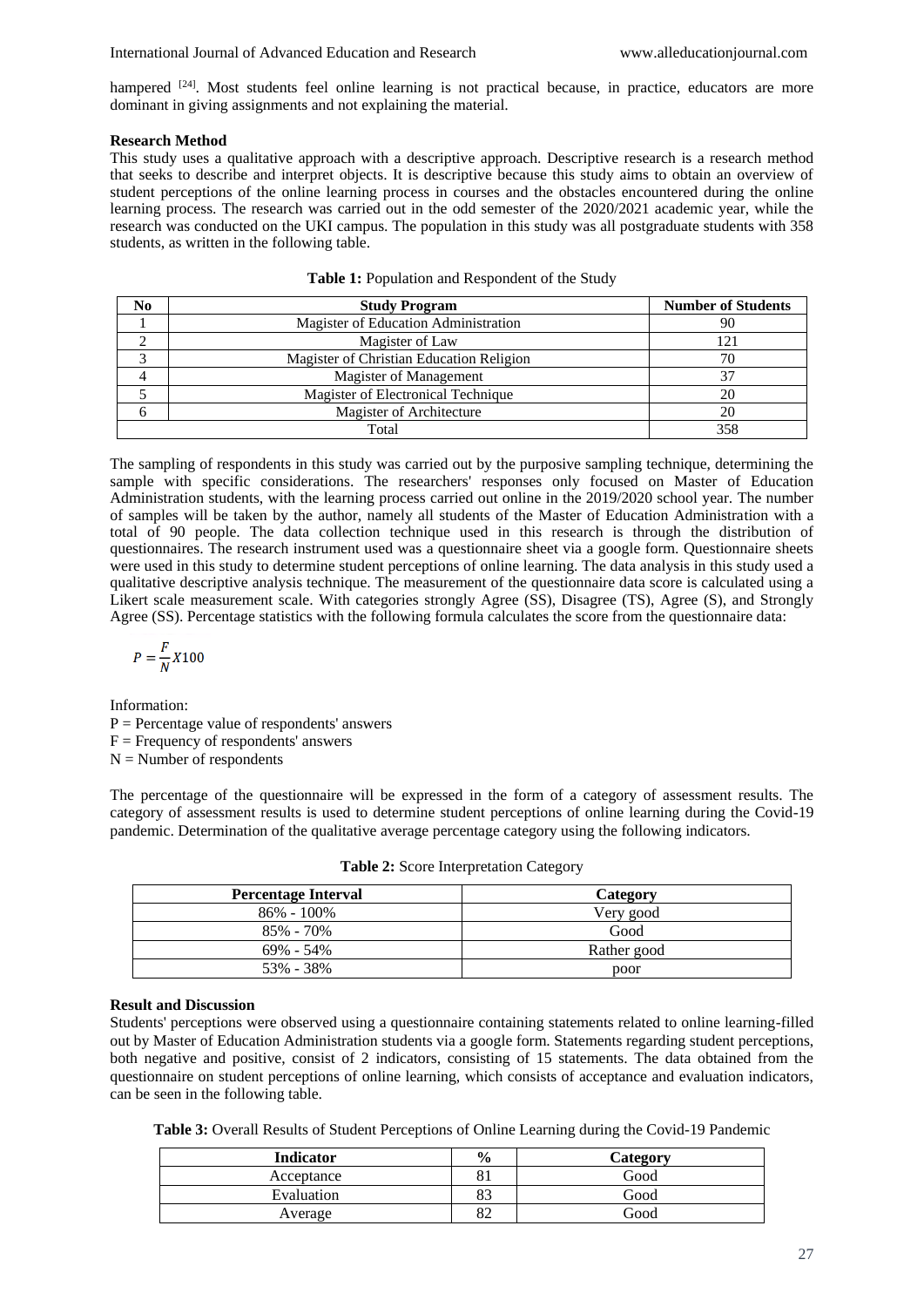Based on Table 2, it is known that the overall results of students' perceptions of online learning, which consist of acceptance and evaluation indicators, show an average value of 82%, meaning that students of the education administration study program have a good perception of the implementation of online learning carried out by UKI. It can be said to be following the percentage interval of student answers in the 70%-85% interval, which is in the excellent category. Based on the results of research on each student's perception of online learning in courses during the Covid-19 pandemic, four alternative answers, namely agree (A), strongly agree (SA), disagree (D), and strongly disagree (SD). The four alternative answers answer various perceptions of Master of Education Administration students toward online learning. The following section will describe student answers to all respondents' statements for more details.

#### **a. S1**

In essence, the online learning system that was only implemented during Covid-19 presented a new perception among students, namely in the form of pro and contra attitudes in accepting the learning system, causing obstacles and efforts must be made by several students to support their knowledge and education. This online learning system requires more responsibility, independence and personal perseverance from the students themselves because no one controls it other than themselves. Although it creates different perceptions among students, online learning continues until the end of the semester. Online learning is beneficial in replacing conventional learning during the Covid-19 pandemic. The results showed that of 90 respondents, 20% of respondents answered strongly agree, 64% of respondents answered agree, 11 respondents answered disagree, and 5% of respondents answered strongly disagree. It can be interpreted that the online learning system during the Covid-19 period is one solution to keep the lecture process going, which aims to provide education and knowledge to every student, and it is categorized into the good category.



**Fig 1:** Online learning helps replace Conventional Learning

## **b. S2**

Students understand the lecture material taught online. The results showed that of 90 respondents, 25% of respondents answered strongly agree, 59% of respondents answered agree, 13% of respondents answered disagree, and 3% of respondents answered strongly disagree. It means that online lectures are less than optimal for understanding the material because of the many assignments given to students. Therefore, this online/online learning system requires more responsibility, independence, and personal perseverance from the students themselves.



**Fig 2:** Understanding of Learning Materials Taught by Lecturers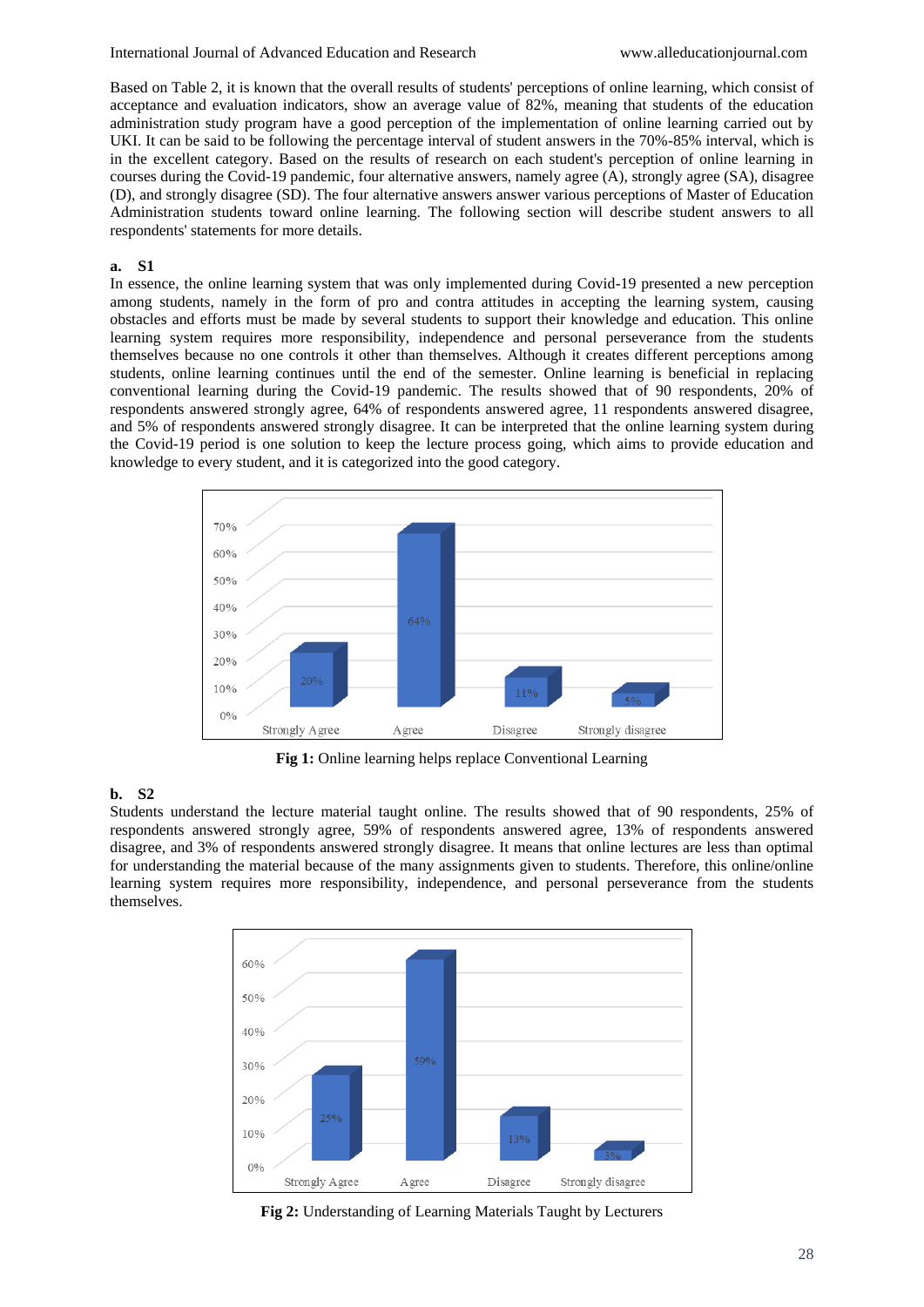### **c. S3**

Students easily accept the scope of lecture material provided by lecturers online. The results showed that from 90 respondents, 19% of respondents answered strongly agree, 65% of respondents answered agree, 7% of respondents disagreed, and 9% of respondents answered strongly disagree. Several obstacles occur in online learning, both in terms of the network and the quota owned by students is minimal, so some students think they have to spend money to buy quotas.



**Fig 3:** Easiness of Receiving Lecture Materials Online

## **d. S4**

Students receive direction and learning objectives from lecturers before online learning begins. The results showed that of 90 respondents, 22% of respondents answered strongly agree, 62% of respondents answered agree, 10% of respondents answered disagree, and 6% of respondents answered strongly disagree. It means that although students should be able to experiment to test their knowledge and abilities freely, they must first get proper guidance and direction from the educator.



**Fig 4:** Receiving Directions and Learning Objectives from Lecturers

### **e. S5**

Students get the opportunity to ask questions and get an explanation from the lecturer online. The results showed that of 90 respondents, 23% of respondents answered strongly agree, 61% of respondents answered agree, 11%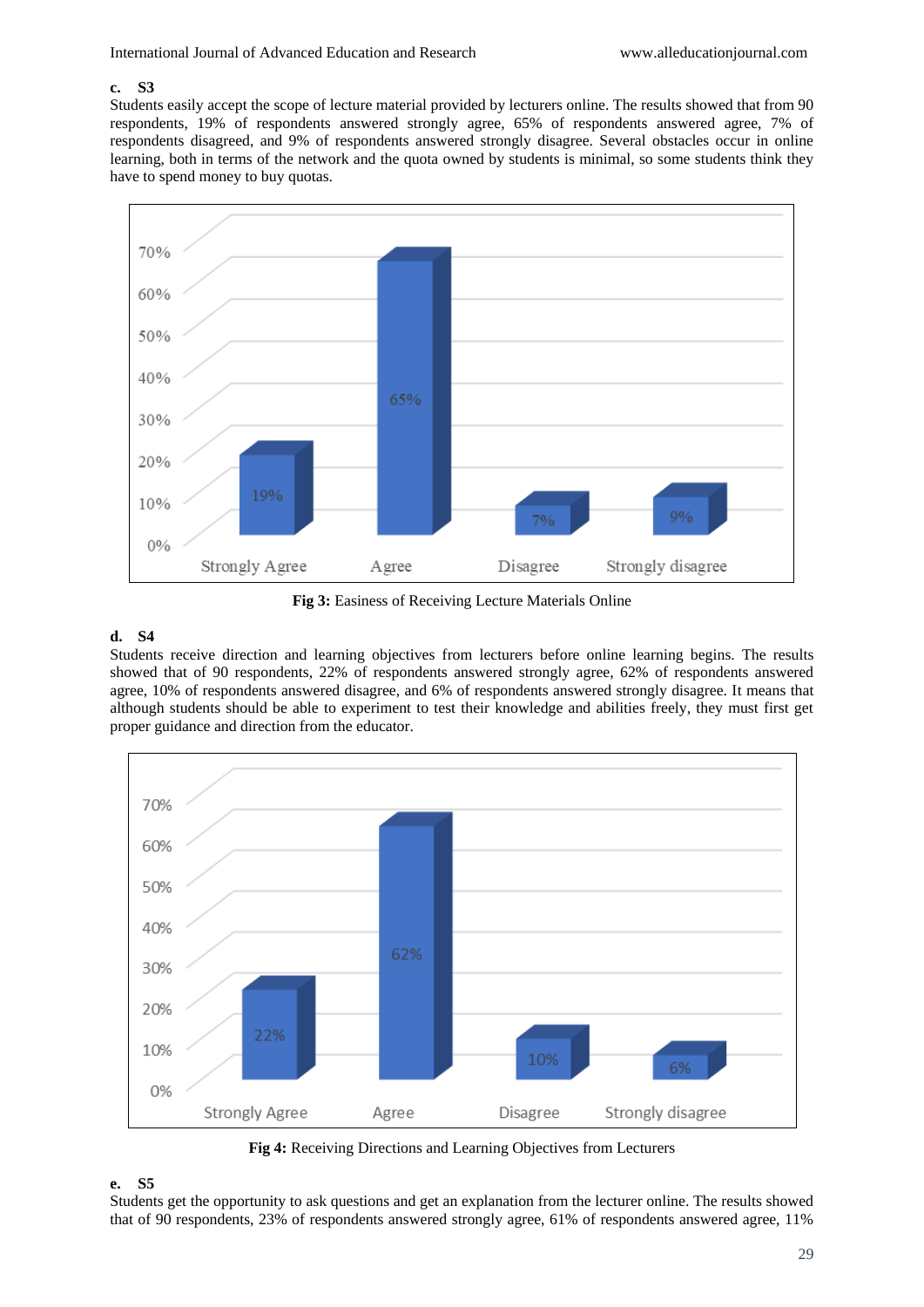of respondents answered disagree, and 5% of respondents answered strongly disagree. Although most of the respondents thought they agreed, some respondents stated that they did not agree with the statement about getting the opportunity to ask questions and explanations from the lecturer online. It was due to the limited time that the opportunity for the lecturer to explain and the opportunity for students to ask questions was also limited, so students should be more actively looking for things related to lecture material that they do not understand personally or finding out information about knowledge with their friends.



**Fig 5:** Getting the Opportunity to Question and Answer with the Lecturers

### **f. S6**

Students understand the explanation given by friends through the presentation of discussion topics that have been assigned by the lecturer to be discussed online. The results showed that from 90 respondents, 24% of respondents answered strongly agree, 60% of respondents answered agree, 12% of respondents answered disagree, and 4% of respondents answered strongly disagree. It can be interpreted that students cannot understand just by hearing or just accepting what is conveyed by lecturers and friends, but they can obtain learning materials from various reference sources by utilizing the gadgets they have. One of the characteristics of online learning is having the ability to learn independently because, in the learning process, students will search, find and conclude from what they learn independently.



**Fig 6:** Understanding of the Explanations Given by Friends during Presentation

### **g. S7**

Lecture materials are well and available online. The results show that from 90 respondents, 18% of respondents answered strongly agree, 54% of respondents answered agree, 20% of respondents answered disagree, and 8% of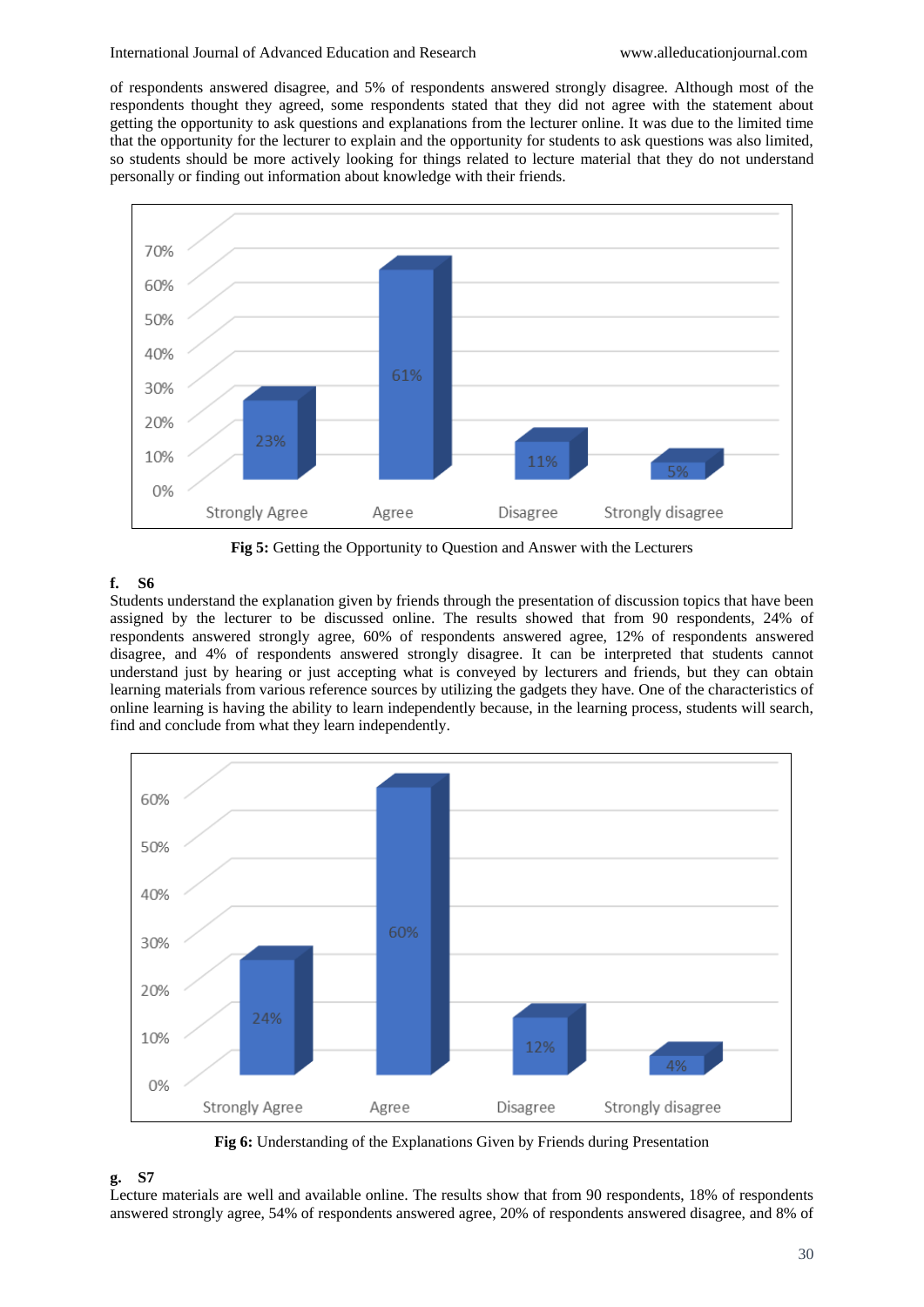respondents answered strongly disagree due to limited quotas and networks that do not match the location of different students' residences. Therefore, students can seek information about lecture materials both before and after attending lecture hours for these courses to find more information about lecture materials personally and with friends.



**Fig 7:** Learning Materials Provided are Good and Available

### **h. S8**

Online lectures can be accessed by students easily wherever they are. The results showed that of 90 respondents, 20% of respondents answered strongly agree, 54% of respondents answered agree, 18% of respondents answered disagree, and 8% of respondents answered strongly disagree. Some respondents said they agreed because online learning can make them independent of space and time, while most respondents disagree because the location of their residence is difficult to reach by the network and the purchase of quotas that prevent them from participating in online learning.



**Fig 8:** Online Lectures can be Accessed Easily

#### **i. S9**

Students find it easy to submit assignments on time online. The results showed that of 90 respondents, 21% of respondents answered strongly agree, 56% of respondents answered agree, 16% of respondents answered disagree, and 7% of respondents answered strongly disagree. It is due to their misunderstanding of the assignments given by the lecturers and limited space and time to ask questions/communicate directly with the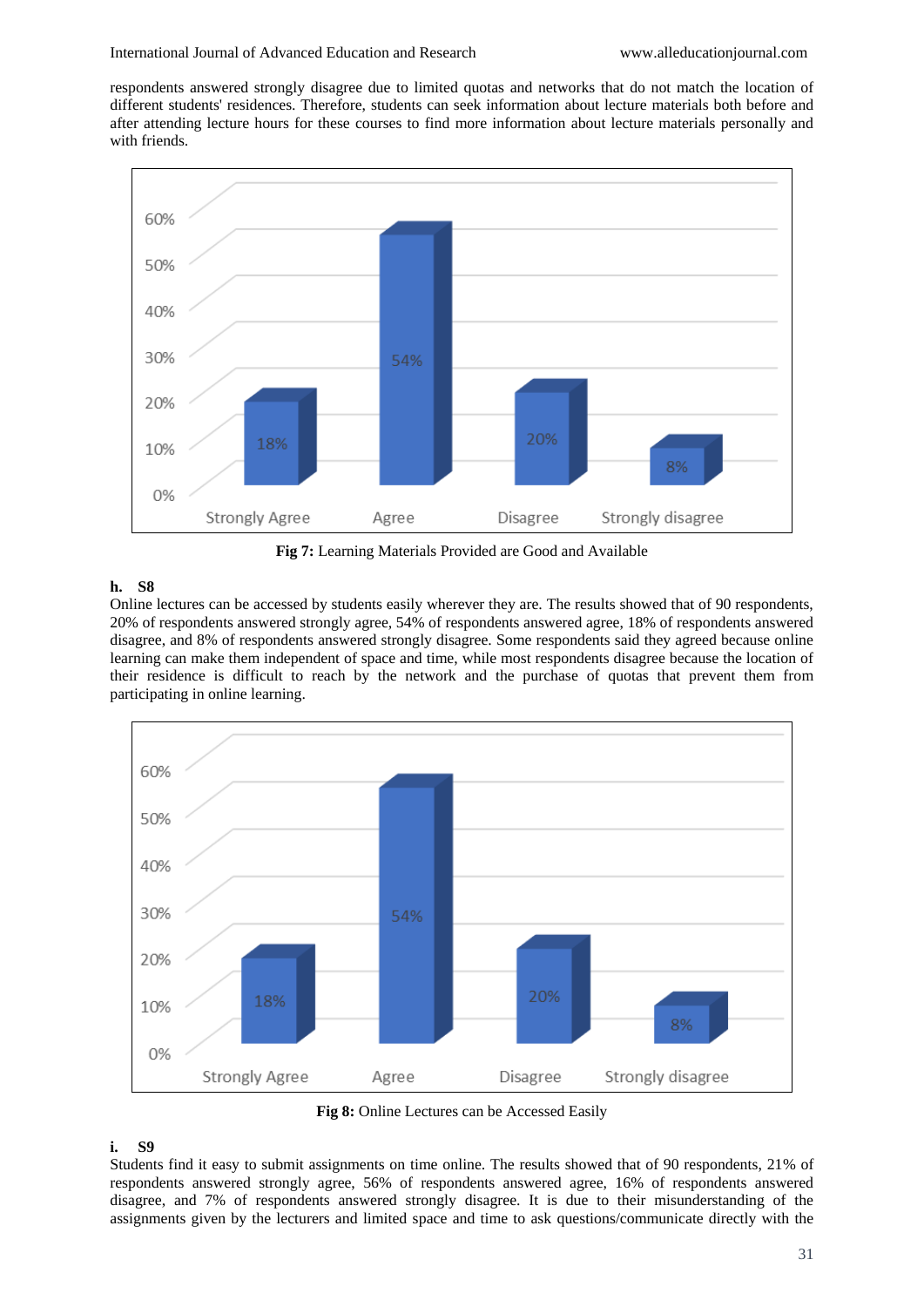lecturers regarding their lack of understanding of assignments and network constraints, and limited quotas. It can be interpreted that in doing assignments in online learning, students must be able to freely experiment to test their knowledge so that each student can develop the ability to evaluate themselves.



**Fig 9:** Easiness in Sending Assignments On Time

### **j. S10**

Students feel happy and understand the lecture material taught online. The results showed that from 90 respondents, 24% of respondents answered strongly agree, 58% of respondents answered agree, 14% of respondents answered disagree, and 4% of respondents answered strongly disagree. It can be interpreted that when a person does not understand a subject matter, they are not motivated to like it, and they do not even follow it well, likewise with learning that takes place online, which generally students do not understand the subject matter given but they attend to be absent from the course, although this does not happen to all students.



**Fig 10:** Feeling and Understanding of the Material Presented

### **k. S11**

Students find it very easy to understand lecture material online. The results showed that of 90 respondents, 28% of respondents answered strongly agree, 62% of respondents answered agree, 6% of respondents answered disagree, and 4% of respondents answered strongly disagree. It can be interpreted that they find it difficult to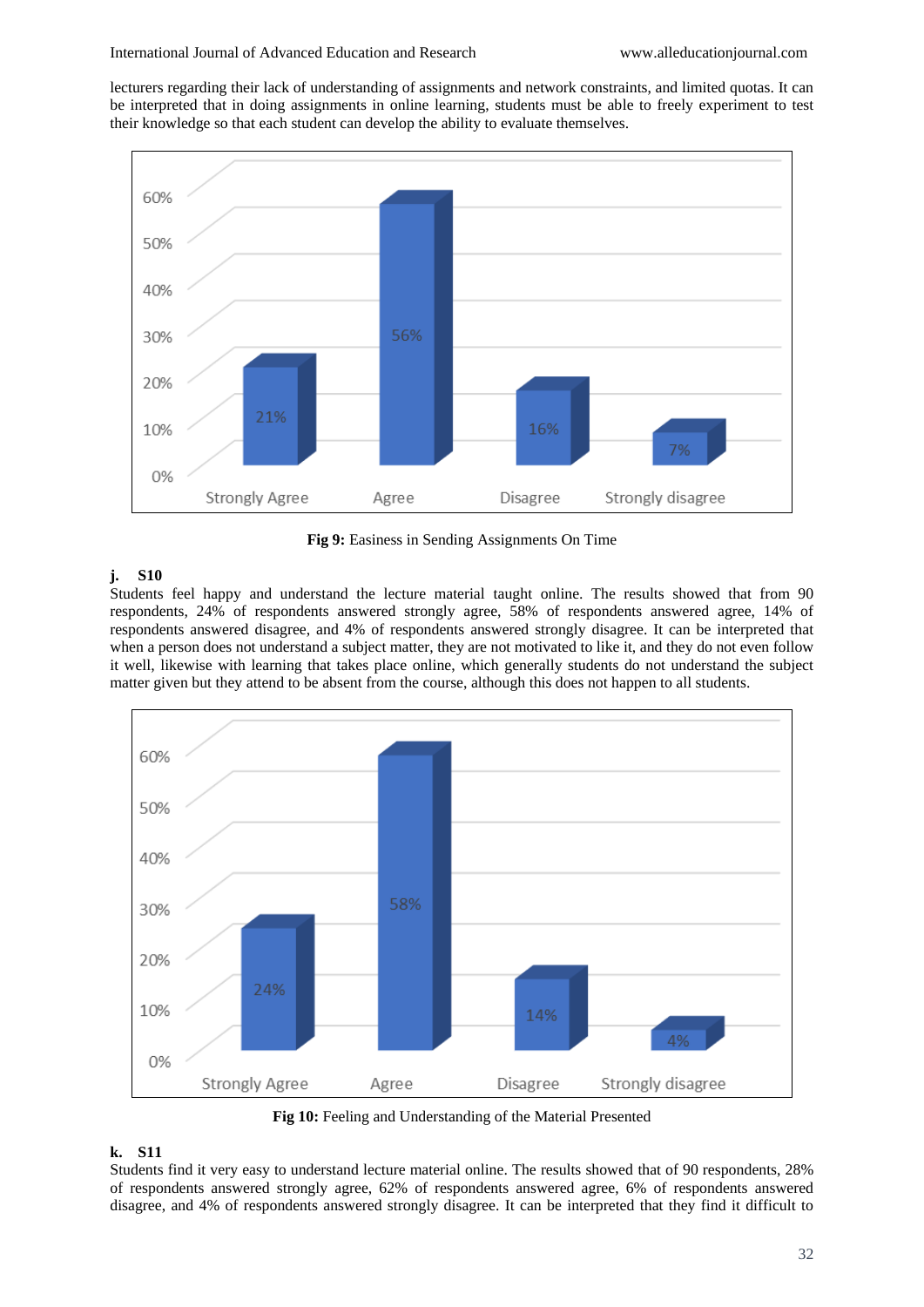understand the material online. According to him, changes in learning patterns that were initially face-to-face then turned into online learning patterns require relatively complex adaptations where students are required to try to understand the material that has not even been received before.



**Fig 11:** Easiness in Understanding Learning Materials

### **l. S12**

Students do not experience the hassle of learning lecture material online. The results showed that of 90 respondents, 22% of respondents answered strongly agree, 57% of respondents answered agree, 15% of respondents answered disagree, and 6% of respondents answered strongly disagree. Online learning creates complications for students due to a lack of understanding of the subject matter, relatively shorter study time, and reduced time for direct socialization so that students feel less interested in being involved in discussions.



**Fig 12:** Hassles on Learning the Material

## **m. S13**

Students find it very easy to learn lecture material online. The results showed that of 90 respondents, 15% answered strongly agree, 64% answered agree, 14% of respondents answered disagree, and 7% of respondents answered strongly disagree. Students have difficulty or complexity in participating in online learning, so they do not find it easy to learn developmental material online.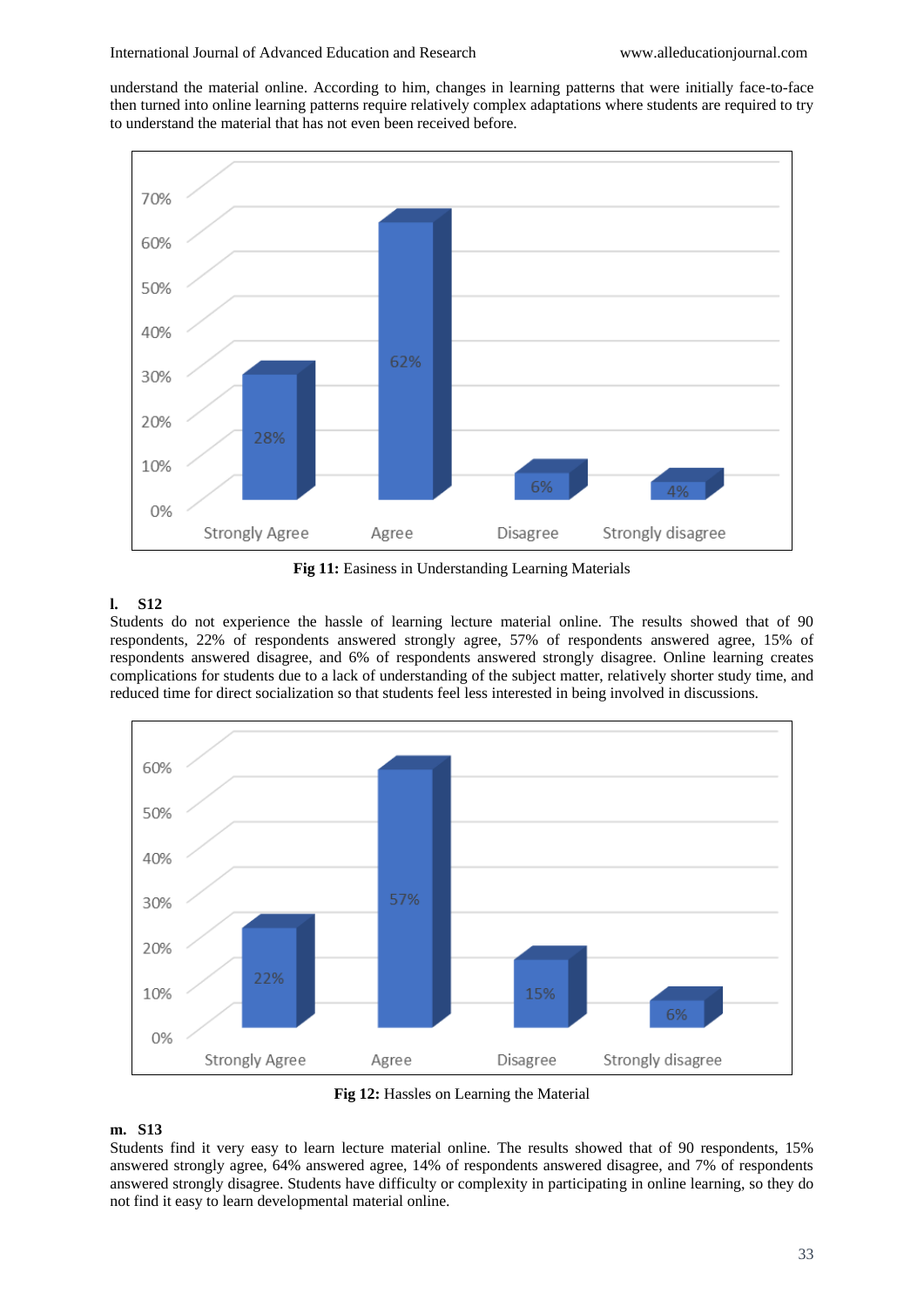

**Fig 13:** Easiness in Learning Materials

## **n. S14**

Students always get guidance from lecturers when studying online. The results showed that from 90 respondents, 10% of respondents answered strongly agree, 64% of respondents answered agree, 20% of respondents answered disagree, and 6% of respondents answered strongly disagree. It can be interpreted that in a lesson, the lecturer as a supervisor must always try to be able to guide students to learn, especially when learning online, where some students still feel very unfamiliar with the use of online learning.



**Fig 14:** Getting Guidance from the Lecturer

## **o. S15**

Students get course grades that match their understanding when studying online. The results showed that of 90 respondents, 9% of respondents answered strongly agree, 65% of respondents answered agree, 19% of respondents answered disagree, and 7% of respondents answered strongly disagree. Some students agree with the statement of score obtained according to their understanding when studying, and some believe they do not agree with it.

t can be due to taking scores that are not only seen from one assessment but consists of several aspects of assessment, which consist of responses, quizzes, midterms and finals, it could also be due to student morals and ethics, and the schedule for attending courses also adds points for assessment.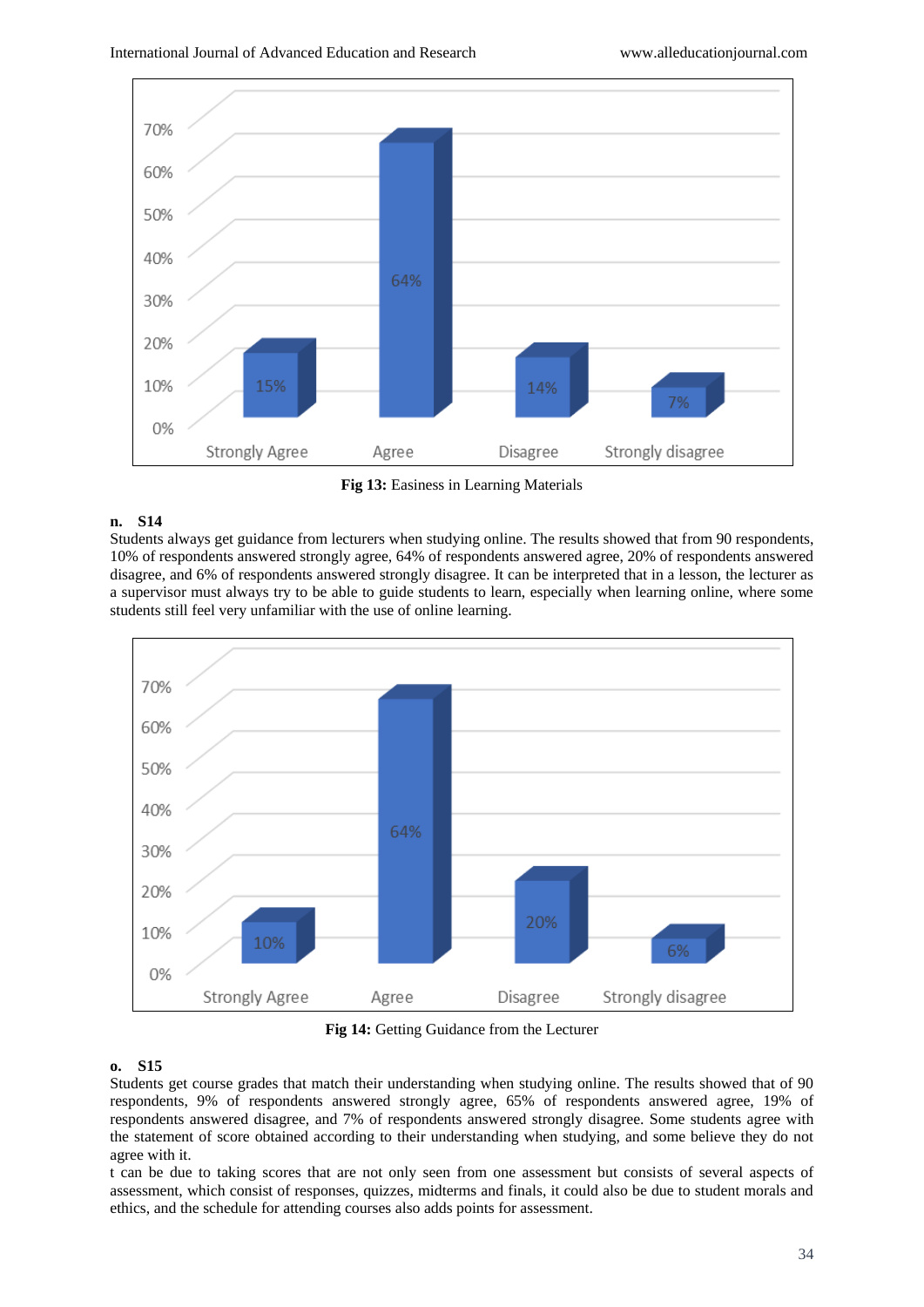

**Fig 15:** The Score Obtained

From the results and discussion above, it can be categorized as several causes of obstacles in the online learning system because this learning system has shortcomings, namely: a) lack of interaction between lecturers and students so that it slows down values in the learning process; b) the teaching and learning process tends towards training rather than education; c) changing the role of educators from initially mastering conventional learning techniques must switch to online learning techniques; d) students who do not have high motivation tend to fail, and e) not all places have good internet access.

### **Conclusion**

Based on the results and discussion in the previous chapter, it can be concluded that students' perceptions of online learning, which consist of acceptance and evaluation indicators, show an average value of 82%, meaning that students of the education administration study program have a good perception of the implementation of online learning carried out by UKI. It can be said to be following the percentage interval of student answers in the 70%-85% interval, which is in the good category, where constraints contained in the online learning process in the course consist of the instability of the internet network, the influence of gadget quality, limited study time, and the lack of student understanding of the learning materials provided by the lecturer. Thus, it is hoped that it is crucial to evaluate online learning preparation, both from the educators and the students.

### **References**

- 1. Tambunan W, Tampubolon H, Sinaga D, Kailola LG. The Effect of Covid-19 on the Online Learning Process at the Cawan Bethel Education Foundation. JURNAL Comunit Servizio: Journal related to Community Service Activities, especially in the fields of Technology, Entrepreneurship and Social Affairs,2021:3(1):561-6.
- 2. Tadesse S, Muluye W. The impact of COVID-19 pandemic on education system in developing countries: a review. Open Journal of Social Sciences,2020:8(10):159-70.
- 3. Nadeak B, Naibaho L, Sunarto S, Tyas EH, Sormin E. Learning Management in Suburban Schools During the Midst of COVID-19. Psychology and Education Journal,2021:58(2):1131-9.
- 4. Simamora RM, de Fretes D, Purba ED, Pasaribu D. Practices, challenges, and prospects of online learning during Covid-19 pandemic in higher education: Lecturer perspectives. Studies in Learning and Teaching,2020:1(3):185-208.
- 5. Becker SA, Cummins M, Davis A, Freeman A, Hall CG, Ananthanarayanan V. NMC horizon report: 2017 higher education edition. The New Media Consortium, 2017.
- 6. Hrastinski S. The potential of synchronous communication to enhance participation in online discussions: A case study of two e-learning courses. Information & Management,2008:45(7):499-506.
- 7. Gettinger M, Walter MJ. Classroom strategies to enhance academic engaged time. InHandbook of research on student engagement Springer, Boston, MA, 2012, 653-673.
- 8. Naibaho L. Teachers' Roles On English Language Teaching: A Students Centered Learning Approach. International Journal of Research-Granthaalayah,2019:7(4):206-12.
- 9. Auvray M, Hanneton S, O'Regan JK. Learning to perceive with a visuo—auditory substitution system: localisation and object recognition with 'The Voice'. Perception,2007:36(3):416-30.